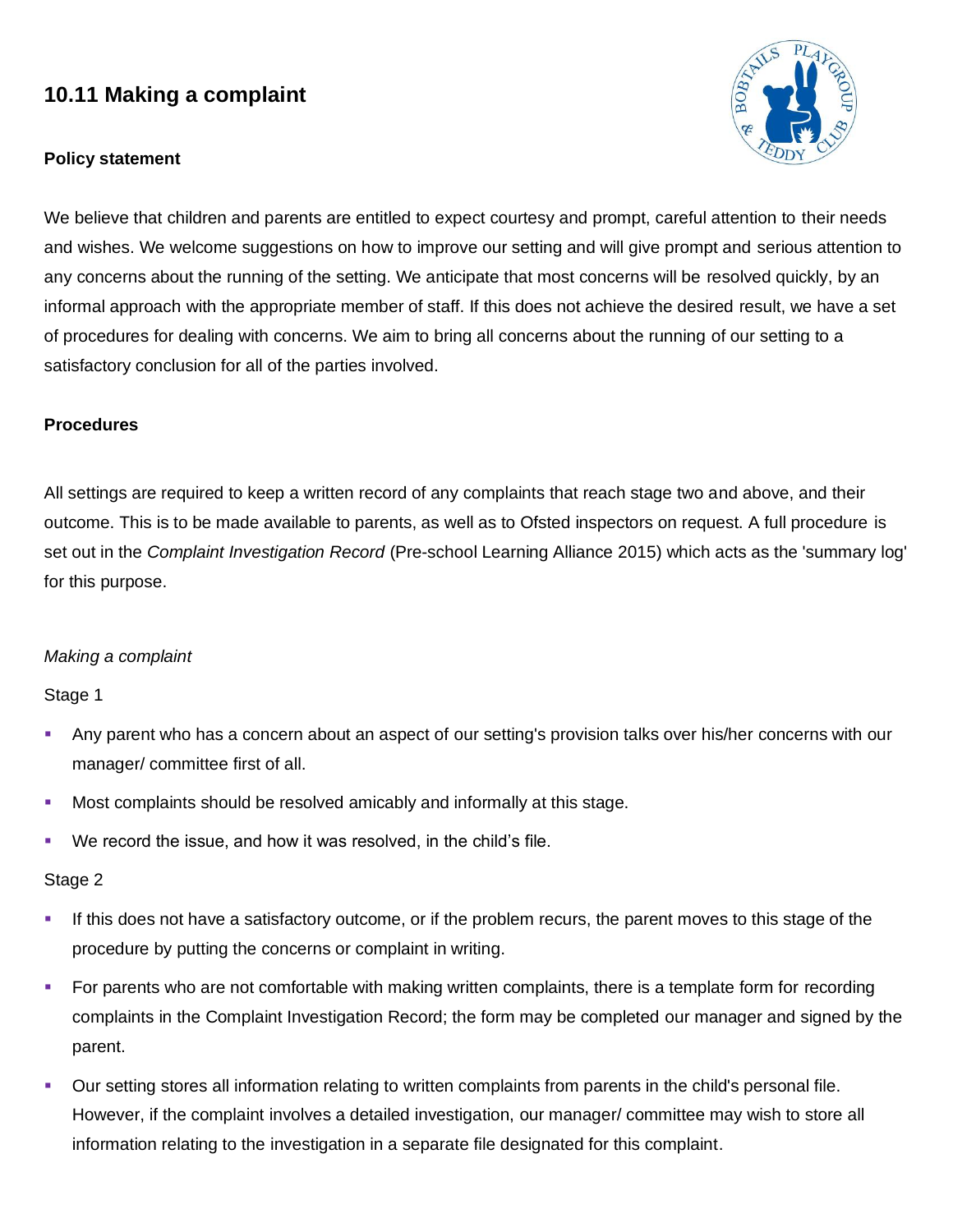- When the investigation into the complaint is completed, our manager/committee meets with the parent to discuss the outcome.
- We inform parents of the outcome of the investigation within 28 days of him/her making the complaint.
- When the complaint is resolved at this stage, we log the summative points in our Complaint Investigation Record, which is made available to Ofsted on request.

# Stage 3

- If the parent is not satisfied with the outcome of the investigation, he or she requests a meeting with our manager and the chair, director. The parent may have a friend or partner present if they prefer and our manager should have the support of the management team.
- An agreed written record of the discussion is made, as well as any decision or action to take as a result. All of the parties present at the meeting sign the record and receive a copy of it.
- **This signed record signifies that the procedure has concluded. When the complaint is resolved at this stage,** we log the summative points in our Complaint Investigation Record.

# Stage 4

- **.** If at the stage three meeting the parent cannot reach agreement with us, we invite an external mediator to help to settle the complaint. This person should be acceptable to both parties, listen to both sides and offer advice. A mediator has no legal powers, but can help us to define the problem, review the action so far and suggest further ways in which it might be resolved.
- **•** The mediator keeps all discussions confidential. S/he can hold separate meetings with our staff and the parent, if this is decided to be helpful. The mediator keeps an agreed written record of any meetings that are held and of any advice s/he gives.

# Stage 5

- When the mediator has concluded her/his investigations, a final meeting between the parent and our manager and chair, director is held. The purpose of this meeting is to reach a decision on the action to be taken to deal with the complaint. The mediator's advice is used to reach this conclusion. The mediator is present at the meeting if all parties think this will help a decision to be reached.
- A record of this meeting, including the decision on the action to be taken, is made. Everyone present at the meeting signs the record and receives a copy of it. This signed record signifies that the procedure has concluded.

*The role of the Office for Standards in Education, Children's Services and Skills (Ofsted), the Local Safeguarding Children Board or local safeguarding partners and the Information Commissioner's Office*